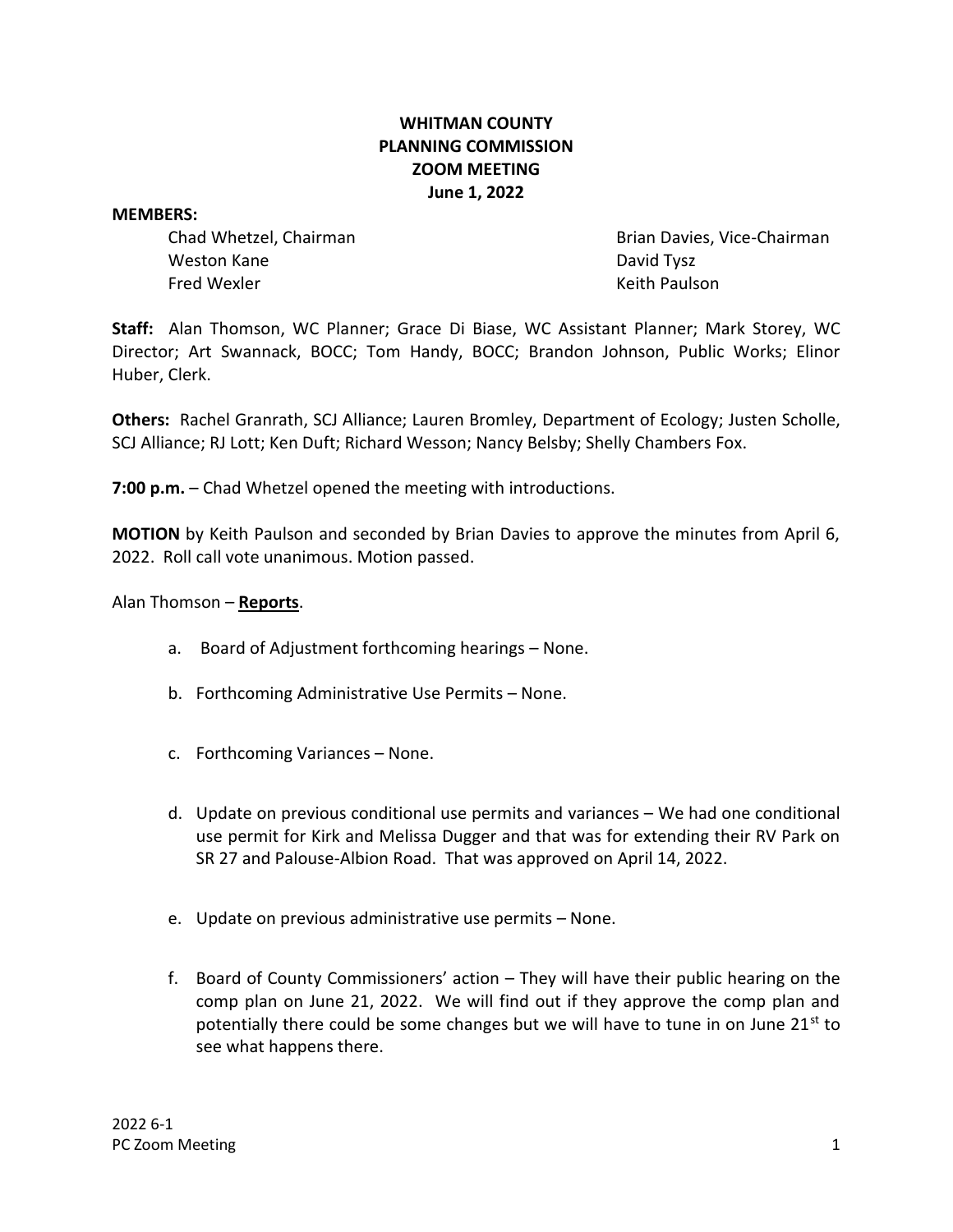- g. Update on previous Board of County Commissioners' action None.
- h. Forthcoming Shoreline of the State Substantial Development Permits None.
- i. Update on previous Shoreline of the State Substantial Development Permits None.
- j. Planning Commission forthcoming hearings None.

# **Adjourned – 7:07 p.m.**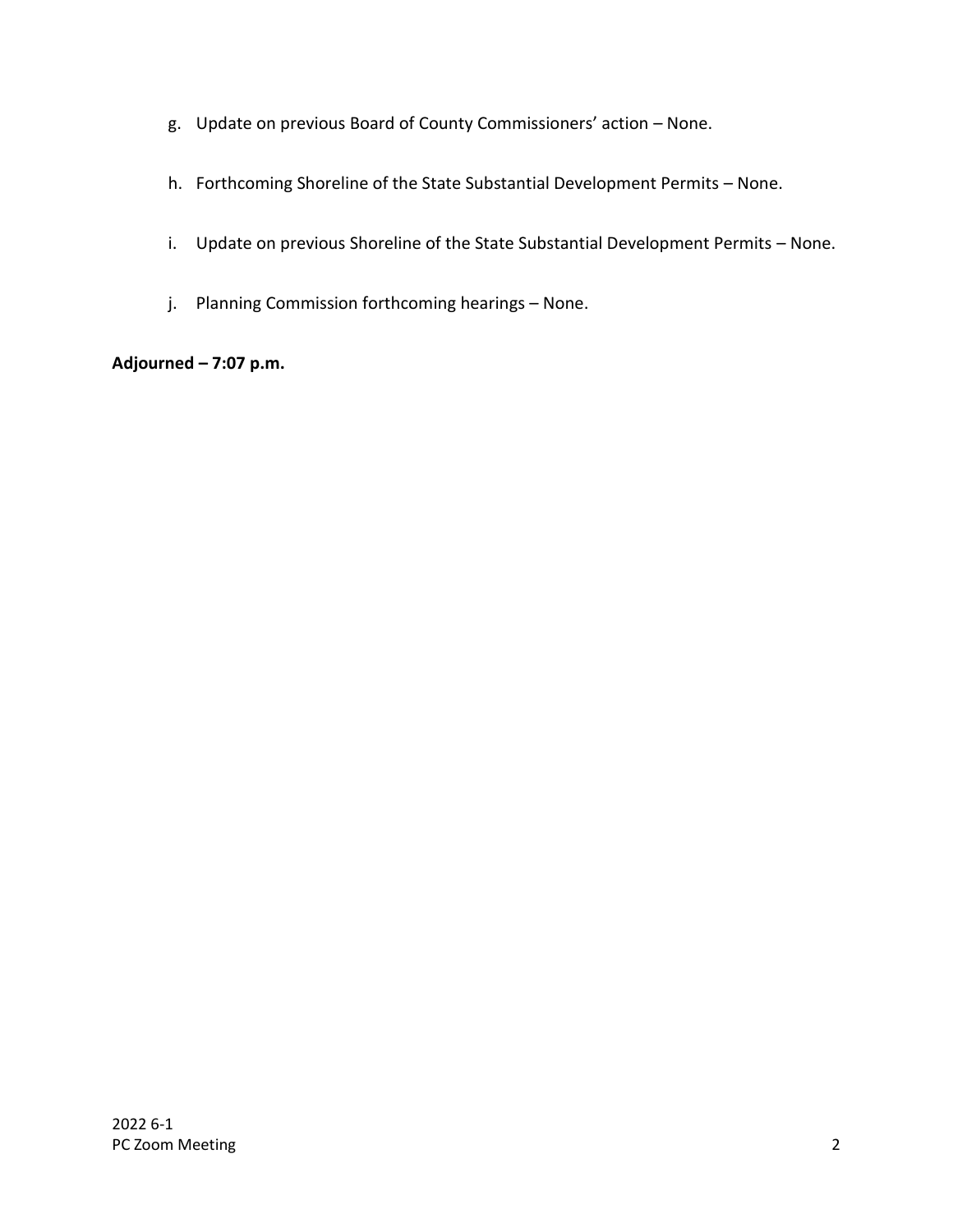# **WHITMAN COUNTY PLANNING COMMISSION ZOOM WORKSHOP June 1, 2022**

#### **MEMBERS:**

Weston Kane David Tysz Fred Wexler Keith Paulson

Chad Whetzel, Chairman Brian Davies, Vice-Chairman

**Staff:** Alan Thomson, WC Planner; Grace Di Biase, WC Assistant Planner; Mark Storey, WC Director; Art Swannack, BOCC; Tom Handy, BOCC; Brandon Johnson, Public Works; Elinor Huber, Clerk.

**Others:** Rachel Granrath, SCJ Alliance; Lauren Bromley, Department of Ecology; Justen Scholle, SCJ Alliance; RJ Lott; Ken Duft; Richard Wesson; Nancy Belsby; Shelly Chambers Fox.

**7:08 p.m.** – Chad Whetzel opened the workshop. We will have the SCJ Alliance introduce themselves and give us a presentation on the Shoreline Master Program update.

Rachel Granrath – Hello everyone. Thank you for taking the time to meet with us. We are kicking off a Shoreline Master Program for Whitman County and every incorporated jurisdiction that has a designated shoreline, except for Malden. I'd like to introduce our team so you can get used to our faces as you see us on the Hollywood squares of Zoom and hopefully in person.

We have a couple folks here with us. I'm Rachel Granrath. I'm a senior planner with SCJ Alliance in Spokane. I've worked on a bunch of shoreline master programs and so I am excited to work with WC for a lot of reasons. One of which, my mom is the youngest of seven from St. John. So, I still have cousins that farm lands in the area and aunts and uncles who all live all over the place and relatives in Colfax but I visit frequently. It is exciting to work with you. It is very close to home. I would like to introduce Lauren, as well.

Lauren Bromley – Hello everyone. I am the shoreline planner that is assigned to WC and all the jurisdictions that are in it during the SMP Periodic review. I am going to be assisting Rachel. I'm going to be doing the final review. I will participate in the, because it will be a joint periodic review, I will be doing preliminary reviews at the early stages prior to anything really going on for public consumption. That just helps us get through the process faster.

We will eliminate a couple of steps when we do the joint review that are usually separate steps that extend the timeline and we will double them up and then proceed forward together. I will be around and if you have questions, you are welcome to give me a call or an email.

Rachel Granrath – I will let Justen Scholle introduce himself.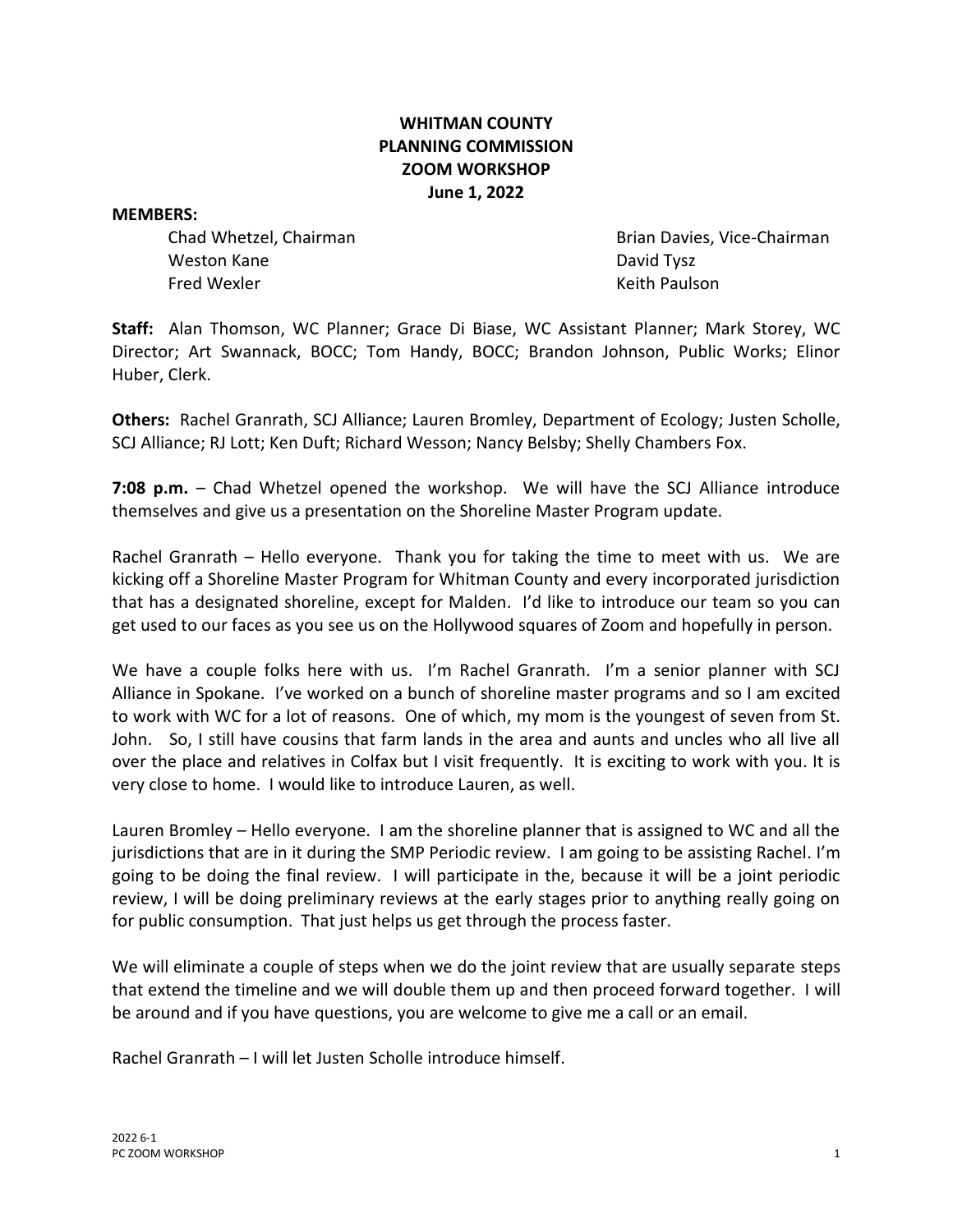Justen Scholle – Hello. I have been with SCJ about three months and most of my time has been working on SMP updates in Chewelah and Coulee Dam so it is a pretty familiar process. At this point, I will be helping Rachel get through it and working with Lauren to make sure everything is in line.

Rachel Granrath – This is a collaborative update between the local jurisdictions, WC, and Ecology. I will get into the intent and purpose of this too. What we like to do is have Ecology walk you through because I know you haven't done this in a while and walk you through what it means and what Ecology is looking for.

Things have changed since your last go around so Lauren will do a refresher for those who weren't in the appointed Planning Commission with rules that they are now. I know we have some local jurisdictions on here too. This is our first meeting and with the Shoreline Master Program periodic review.

Lauren Bromley – Okay, basically, we are doing this review because the Shoreline Management Act and RCW 90.58 requires this every eight years, after the comp plan is done. The SMA Policies deal with the environmental protection, public access and water-dependent and preferred uses. The public access in water-dependent and preferred uses can touch into recreation but it deals with everything that is dimensional line jurisdiction.

The RCW 90.58.050 establishes a cooperative program of shoreline management between local government and the State. This is what is going on. We are doing it together but we are also tacking on this new thing which is the joint collaborative review that makes it much faster. The local government and all of the jurisdictions that are within the County are going to participate in this as a coalition for the most part, with the exception of Malden. Then this whole thing gets going through the grant process and then Ecology acts primarily as a supportive role, review capacity.

Pretty much I'm a fall back for any questions you have with regards to SEPA or something else. "We had something come up. Can we wrap that into the grant?" Is there something we can do as planners for the SMP? Some of these jurisdictions might have things that they want to do that aren't necessarily in this provided check list.

All of the jurisdictions have gone in phases. It started on the west side. They were the first groupings to actually get started in the periodic review. It is systematically as they finished moved eastward. We just finished Spokane County and there were nine total SMP updates within that county. They were a part of the Class C that just finished their periodic reviews. This is going to be my second large round of periodic reviews.

There are a few within the Class C and a few others over there but mostly it is the eastern regional office, Pend Oreille all the way down to Asotin. The deadline for these SMP's will be June 30, 2023. June  $30<sup>th</sup>$  is the deadline for every one of them. It just changes based on the year. Ours will be 2023, is when we expect to get these reviewed and approved by the local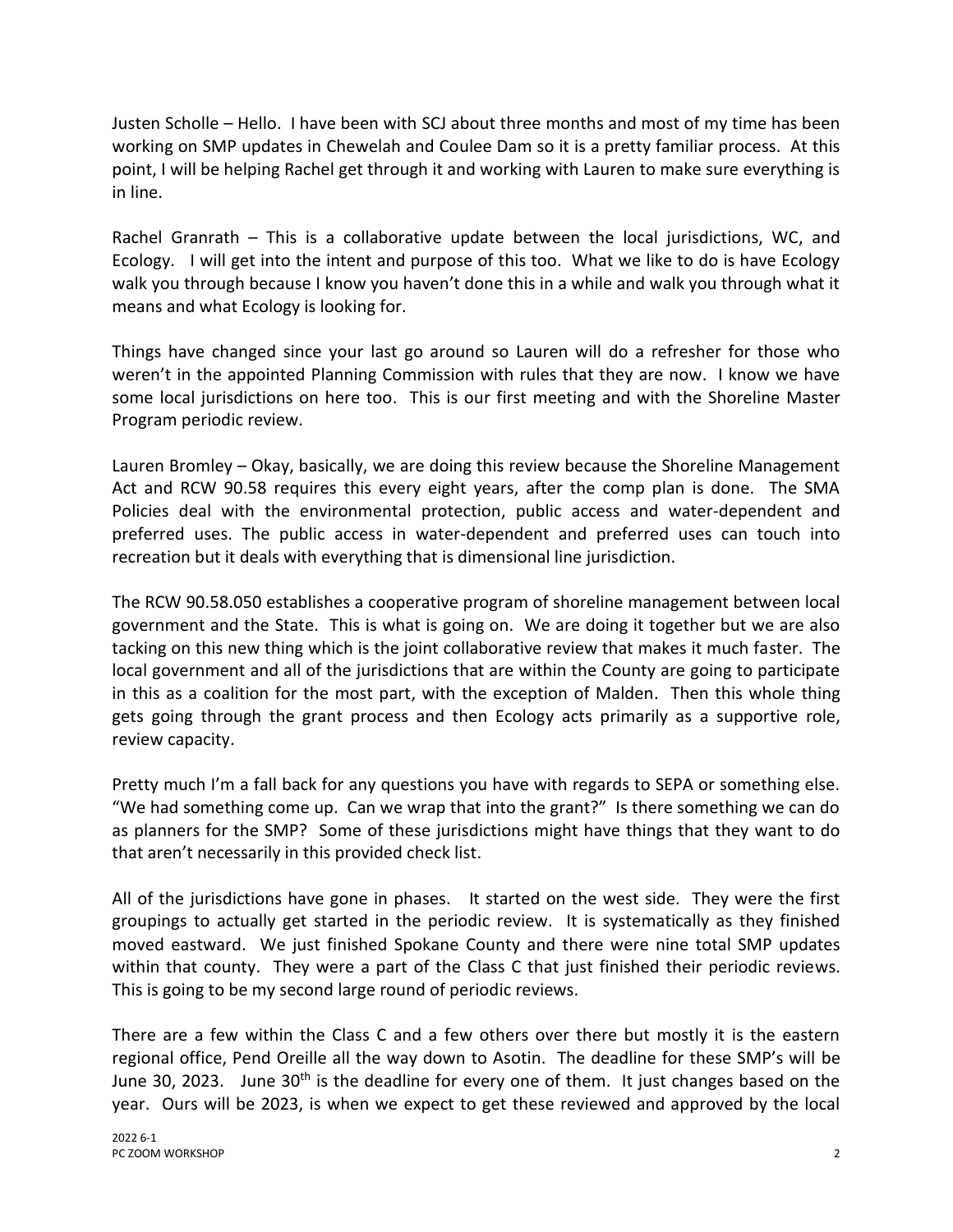communities and commissions. Then they get signed into law or ordinance and then they go through Ecology. They get the final approval and the director's stamp and then it is done. Fourteen days after that final review and then it becomes part of your SMP.

We have a checklist and that is where the revised code the RCW and the WAC from the time that 2013 to 2018, anything that changed within those years that was approved and changed to the actual code, those are in a checklist with a workbook. Each one of them says the date that they were changed, why they were changed and how were they changed. Now what we do is we take those changes and we incorporate them into everybody's SMP. Everybody has to make those same changes.

But, if there are additional changes that you find in doing your review, say a mapping error or maybe some definitions that you want to change or maybe you want to split your CAO and use it as an appendix or just left with it instead of having it incorporated in your document itself is, those are things that you can change now and they aren't necessarily on the checklist.

So, when I say checklist, there is an actual checklist with a workbook that will give you a step by step of what you mandatorily have to change. Everything else is the cherry on top that goes into local circumstances, new information improved data. Anything that changes in your community. Anything that the constituents have an issue with, maybe that got left out the last round, that's what this opportunity is giving all the jurisdictions is that chance to change it. Because this will be your new revised, new and improved SMP for the next eight years.

Okay, this is the checklist I was talking about. On the left you will see, 2014, 2012, 2011, etc., these are the rules that were changed since then. Granted, I believe, is it 2017 was WC or 2016 when they last did their update to the comp plan?

Alan Thomson – November of 2016.

Lauren Bromley – So, all of the ones prior to 2015 you likely will have already incorporated in your SMP because they were already done when you completed it and it wouldn't have been approved had they not been already in there. So, really most of the jurisdictions here are going to be looking at any changes from 2015-2018 and there is just not very much. So, it should be a breeze for everybody to be able to just go through the checklist and see what has changed, what do we need to incorporate into the SMP update and is there anything else?

This little blurb on the right is a little sample from the handbook and this is what it looks like in the handbook. So, the checklist is only two pages and that is the part on the left. Then the workbook is this little sample here and it tells you what the law is, how it was changed, where it was affected, and gives you some example language if you need to change it in your SMP. Both of those we have provided to the consultant and she is going to or has already provided those two for you to look at. But that will be your guidance for things that are required.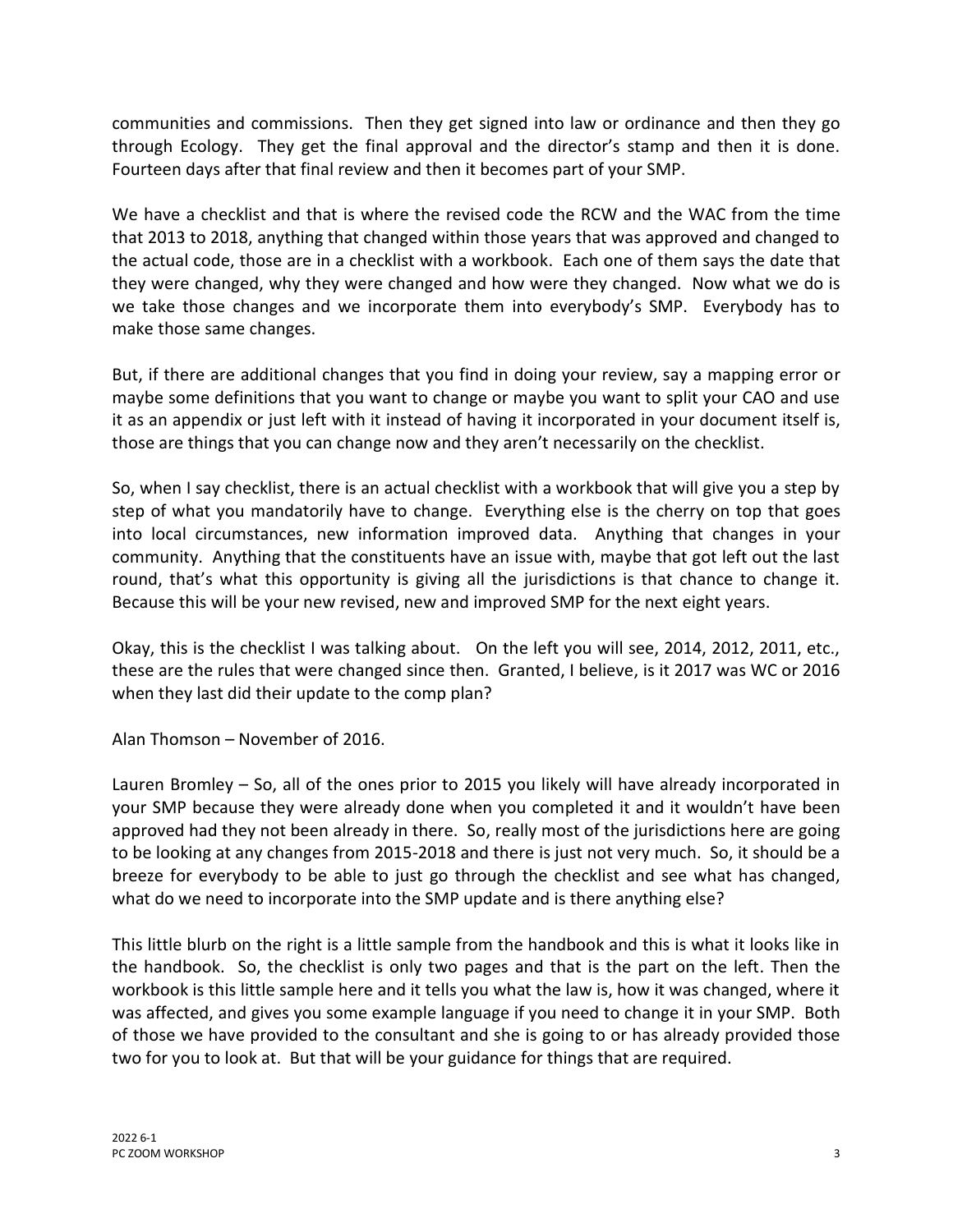The fun thing we are doing now is the Joint state /local review. It is city, county, state coalition. It is us doing a 30-day joint public comment period and a joint public hearing. In the traditional version of this, the jurisdiction would do their own. They would go through the whole process. You go to a 10–15-day notice in the paper, then they would hold a meeting and then they would do a 30-day comment period, then collect their own comments, accumulate it all and review it. It was this really long process and then we did it again from Ecology's side. So, it elongated the process because we were both doing the very same thing and had to do it separately one after the other.

Now, what we are doing is doing them side-by-side as a team. I will be present at the public hearing and I will walk you through the comment period and we will go through the comment matrix and that will condense it. So, instead of having 60-80 days, it will just be 30 days for the comment period.

That is a fun thing that we are giving you the option. You can always choose to do a standard review, so if there is a hang-up or something happens or maybe the Planning Commission can't get together. We've had a couple jurisdictions where it got a little wonky, we just reverted back to the standard review, separated them out because it will take a lot of time and we hit some bumps. So, we just reverted back to standard. It took a little longer but it worked.

The ideal situation would be that we would go ahead and do the joint review but just know there are very few reasons to get mixed up and if it does, we can handle it. This would be the best way to go about it.

So, reiterating what I just said, we do the response to comments so you get our comment matrix from that 30-day comment period. The jurisdiction and the consultant will go ahead and insert their responses to the comments. Ecology reviews it and then they will have responses to come.

Then after all the comments are summarized and addressed, and implemented into that draft, that gets submitted for the initial determination to Ecology.

I will provide a document that will say, "It looks great and we did all of the steps." Then you can go ahead to go, and we are giving you a preliminary approval to go ahead and adopt. Then you take that to your commission and get it approved and adopted, get your ordinance. Then you put the whole package together and you submit it back to us.

We send it on and I review it, and I send it to my supervisor. They doublecheck that I didn't mess anything up and then they send it on up the chain, I think there are 4-5 approval steps, to the director. From that the director will turn around and say, "Congratulations, you guys did great. Here is your final letter of approval."

They say, 60 days is the appeal period but that is if we didn't do our due diligence. If we didn't do a public comment period or we didn't do a public hearing, someone could come in during the 60 days and say they want to appeal because we didn't do it right.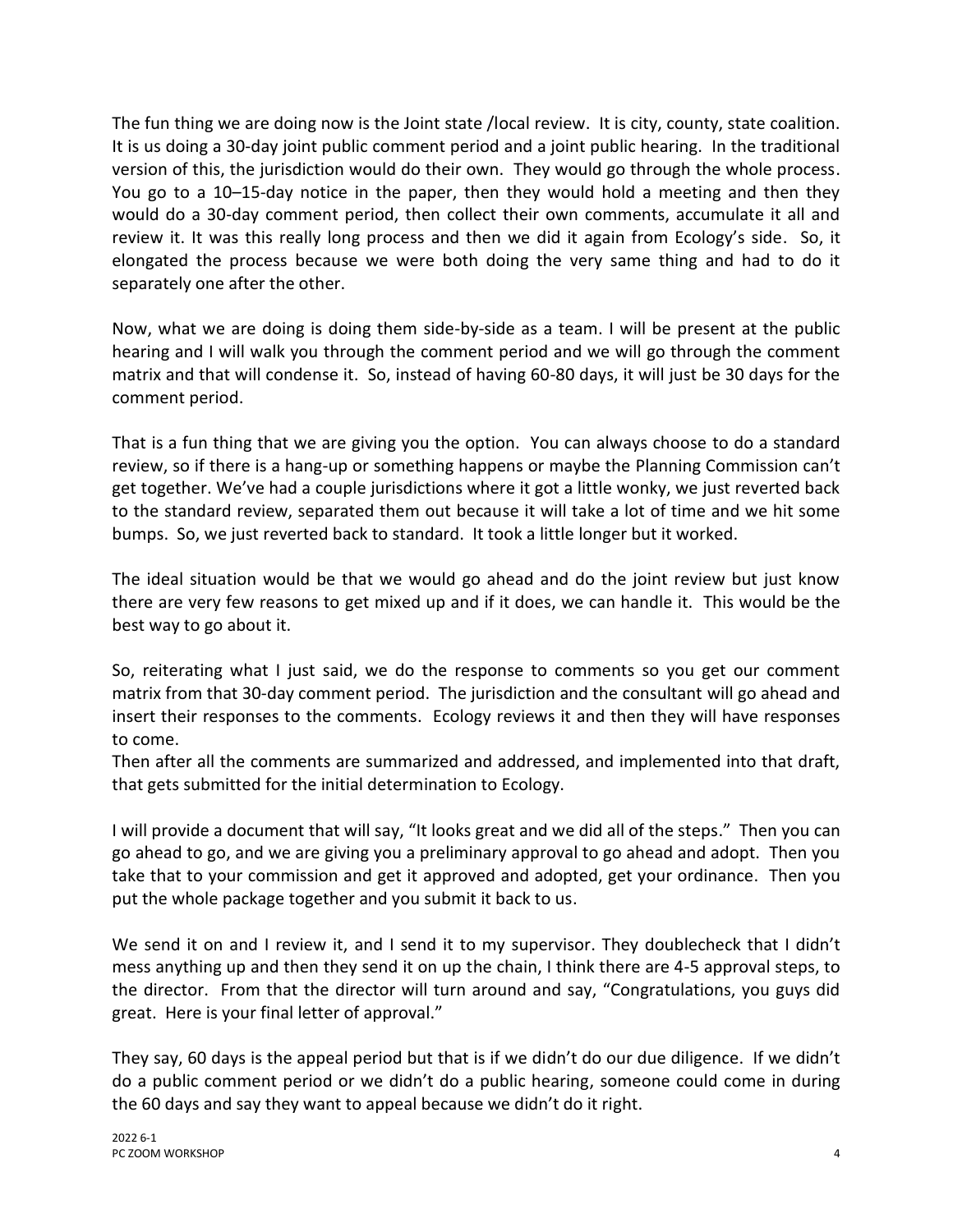But we will do it right so there won't be a problem. It's 14 days from the time you get that letter from the director it becomes effective and then you are done.

This next page is going back to the WAC and explaining why we are doing the amended process and then how it satisfies the WAC criteria. We really just don't want the jurisdictions to have piecemeal development for state shorelines and so that is why this whole process is going on.

This is why Ecology reviews and stays in touch with jurisdictions is to make sure the master plans are still following the rules and regulations, and all of the SMPs across the State have the basic fundamental building blocks that make an SMP. You can pretty much go to every one of them and you and still see the same basic things that protect the waters. Because eventually it all goes to the ocean so we are all responsible for it. That is why we are doing this.

This next page is the Shoreline planners toolbox. Anybody can get to this. It is on the DOE's website. This is my email [Lauren.Bromley@ecy.wa.gov](mailto:Lauren.Bromley@ecy.wa.gov) if you want to shoot me an email. As I said, I am a shoreline planner, I am assigned to this jurisdiction along with 36 other jurisdictions that I am working on.

It is going to be a busy two years and I am looking forward to helping everybody. I am here for you. I was just hired two years ago solely to perform this function as a shoreline planner to help usher these SMP's through. That is all I do and that is all I will be doing for the next two years. If you need anything, please contact me. I will be happy to assist you. That is my last slide.

Rachel Granrath – Thank you. Does anyone have any questions for Lauren before we dive in?

Mark Storey – Just a comment. I'm not sure it is a question, but just to make sure I understand things. This is a Shoreline update. We are not creating a new Shoreline plan. We are tweaking it a little bit to basically match any new laws, new requirements. So, for us to have something substantially out of whack would be very surprising. I want to make sure I understand the process. We are just going to be doing little tweaks and making sure we basically match up with current law.

Lauren Bromley – Yes, absolutely. Honestly, if there is something from your permitting team, where they are having a hard time with this over and over because it is worded funny, now would be the time to do that. Even if you don't like the formatting or you don't like the way it is laid out. This is the time to fix that.

Rachel Granrath - Hey, Lauren, before you go muted, why don't you describe what Finding of Adequacy is before we dive in. I think that might be appropriate for some of the communities.

Lauren Bromley – The Finding of Adequacy essentially says if you don't have any changes at all then you would still go through the checklist and say, "Not applicable, finding of adequacy." What that does is that tells me we are not changing anything. Then I have a special type of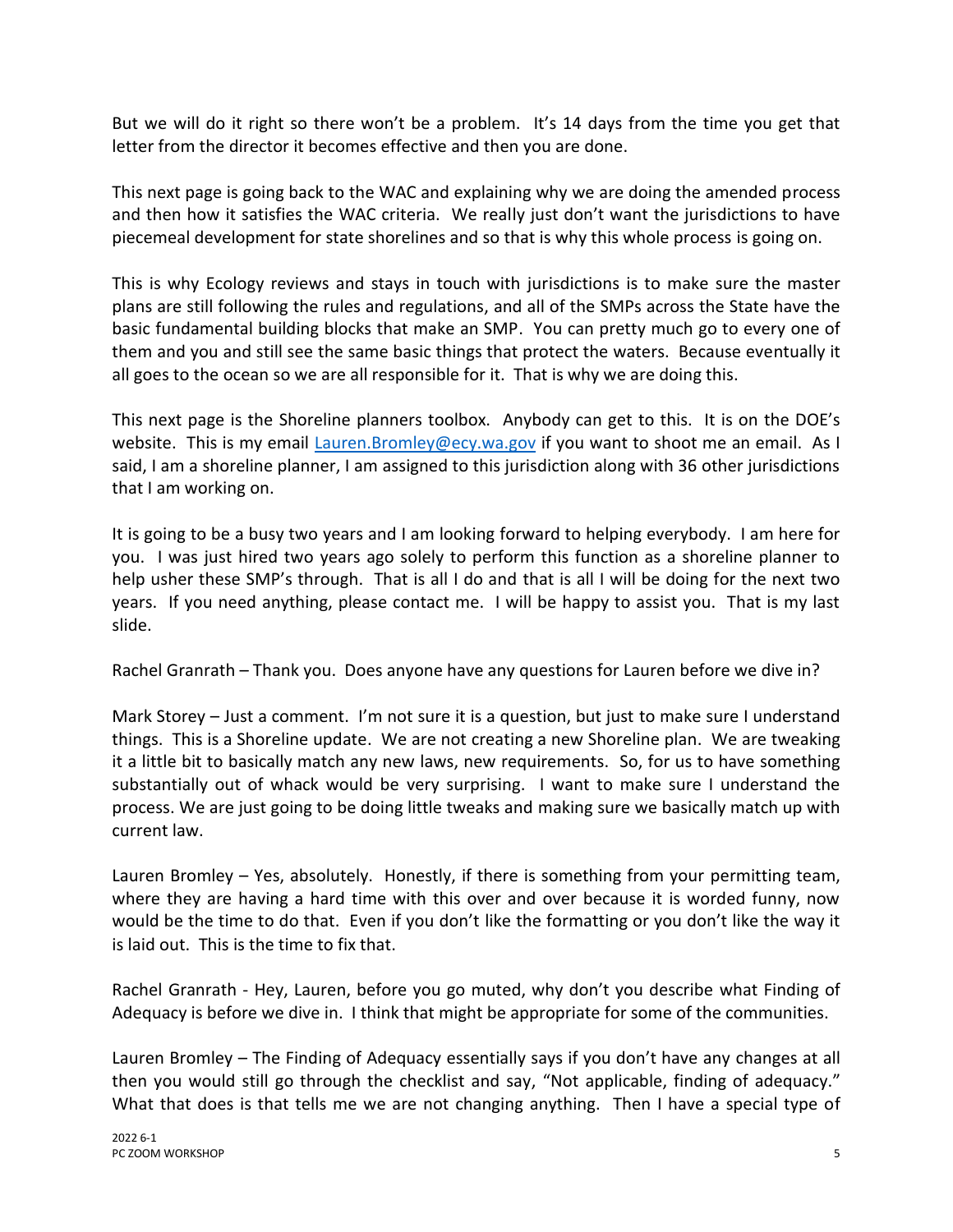document that would go through a slightly different process. But essentially, it is saying that you guys don't have changes. We still have to do a 30-day comment period and a public hearing just to let everybody know. I might misspeak on that one. I'll have to double check on the public hearing. I do believe that you have to do the 30-day comment period just to say that we aren't planning on changing anything, but if anybody has any issues with it, now is the time.

Then it is just kind of a stamp, we aren't doing anything with the SMP and then it is done. But like I said, I think all of these jurisdictions that are listed here, if they all approved in 2016, there will be at least two checklist items that have to be changed because it was done after those items being adopted by the state government.

I will have to look and see Rachel, if in fact if any of these could apply for Finding of Adequacy based on the date. But if they can and they are not making changes then yes, that is the preferred method, because then we can just get them off the plate. Rachel and I will work together to dive into those different jurisdictions and we will let you know. We will be the ones who tell you that you don't need to do anything with this. Let's just issue a Finding of Adequacy form. So, we will keep you updated.

Art Swannack – You were talking about a simultaneous joint local process. That applies to the Planning Commission process and not to the process where the BOCC will have to adopt the plan. Right?

Lauren Bromley – Correct. The two main factors in a joint review, is that we do a public hearing together. Ecology and the jurisdictions of the coalition and a public comment period together. So instead of those two to three separate months and then two to three separate months for Ecology, we are just doing it together as one. So, it will only take 2-3 months for both of us to accomplish the same task.

Art Swannack – No problem. We just have to hold a hearing before we adopt the ordinance, so that is why I was asking.

Lauren Bromley – Okay.

Rachel Granrath – Any other questions? Okay, thank you Lauren. So, the purpose and intent behind this review is just to bring you into conformance with the Shoreline Management Act and also critical areas. So, we will take a look at that. That will be part of this regulation and update.

The grant funds can be used to look at your critical areas ordinances. It sounds like in talking to County Staff that there are some compliance regulatory changes we can make to make you more in line with state law for Ecology's side and Department of Commerce. So, the WC coalition includes WC as the lead agency. We've got Albion, Colfax, Palouse, Pullman, Rosalia and Tekoa. Not including Malden this go-around for that.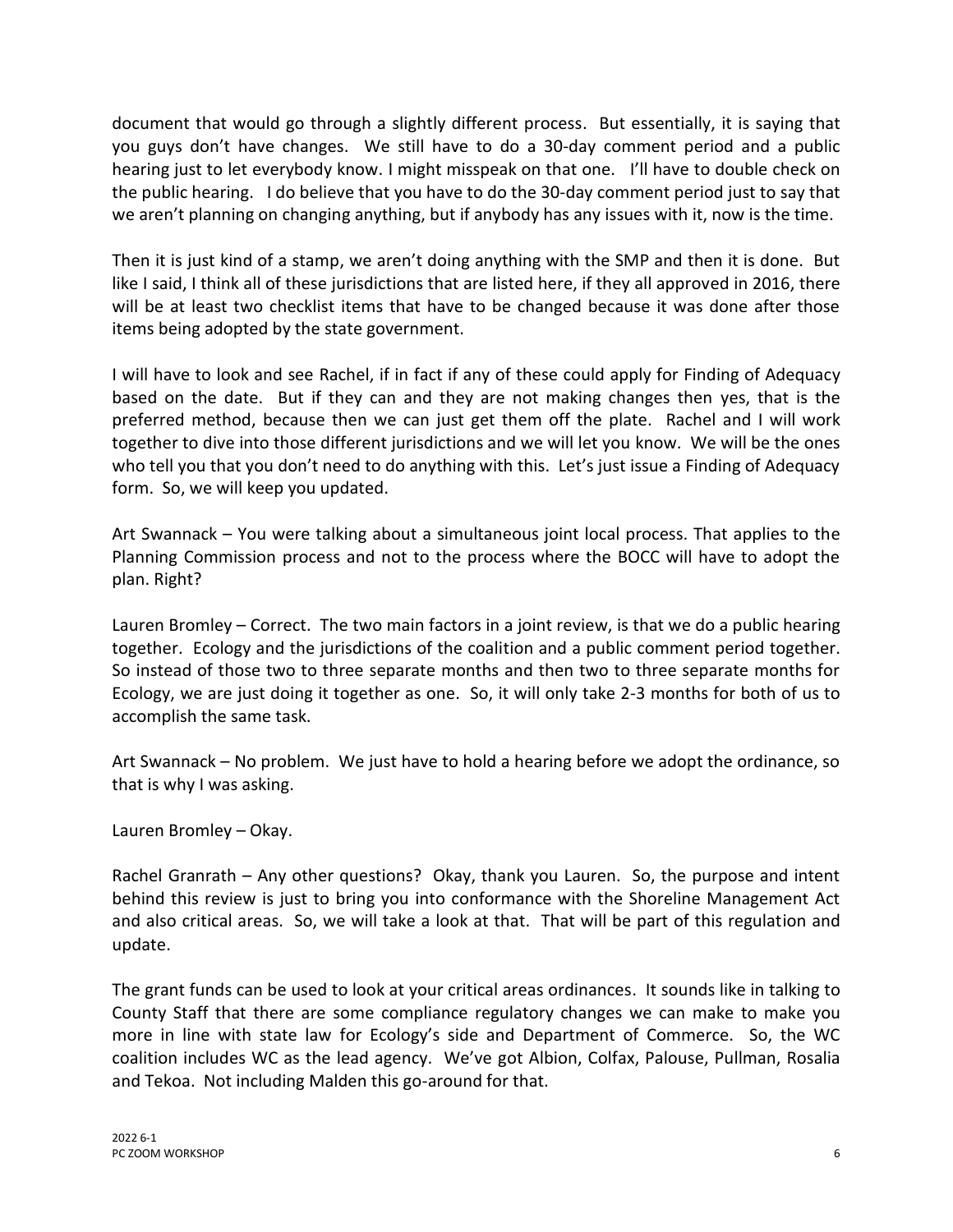Again, we are updating for regulations. If there other changes as we go through this process that you can think of that is maybe not working for you or the County, we can take a look at those. Potentially, some mapping, just clarities, not changing anything but just making the maps work easier to work with. You'll see that later in the presentation. That was a comment that we heard from staff so that might be something we look at for some better delineation through this process.

So, we so talk about the outreach and process and Lauren threw out a lot of different dates and timelines and 14 days, and 30 days and 60 days and you don't have to remember any of that. We will walk you through the process. That is why we are on board.

Lauren and I work closely together as well as Justen and work through the process and procedures so that we meet the grant deadlines as well as the procedural deadlines for compliance by June 30, 2023. We pretty much work backwards from here.

What we are being conscience of during this process is to avoid harvest in WC and so what we are proposing is due to timeline, we are already creeping up on that. I know the summer and late summer is super busy in this area. We are looking to reach out to local jurisdictions in the Fall and having a series of different meetings and talk about what this means with each of the local government leaders and elected officials. Then talk about what those changes look like if there is anything about procedural and compliance regulatory changes that are required by the State.

My guess is we will probably stick with that unless there are some nuances or better mapping or clarity type works that we can do through this process.

Where we are at now, we had a kick-off the last week or the week before with the County staff, consulting team and Ecology. Today we are talking with you and kicking off this process and just getting your initial thoughts and ideas and what the periodic update looks like it means for WC and the jurisdictions. Then we will work through the summer with some of the agencies in June and talk about what those stakeholder conversations look like.

Staff has given us a great list of folks to outreach to and have that kind of kick off meeting. You may have changes that need to be made by your agency or local non-profit different jurisdictions, leaders like we have RJ Lott here with Pullman. He will be aware of what needs are for shoreline development as he goes through his department at the city level.

So, we will work with each of you on that and then look into that local government outreach in the Fall and hopefully at that point we will have a great document with all of the checklists completed.

The local government will be in the loop as what is going on and then we will go through that procedure for Notice of Intent. That Notice of Intent to adopt that is a joint window that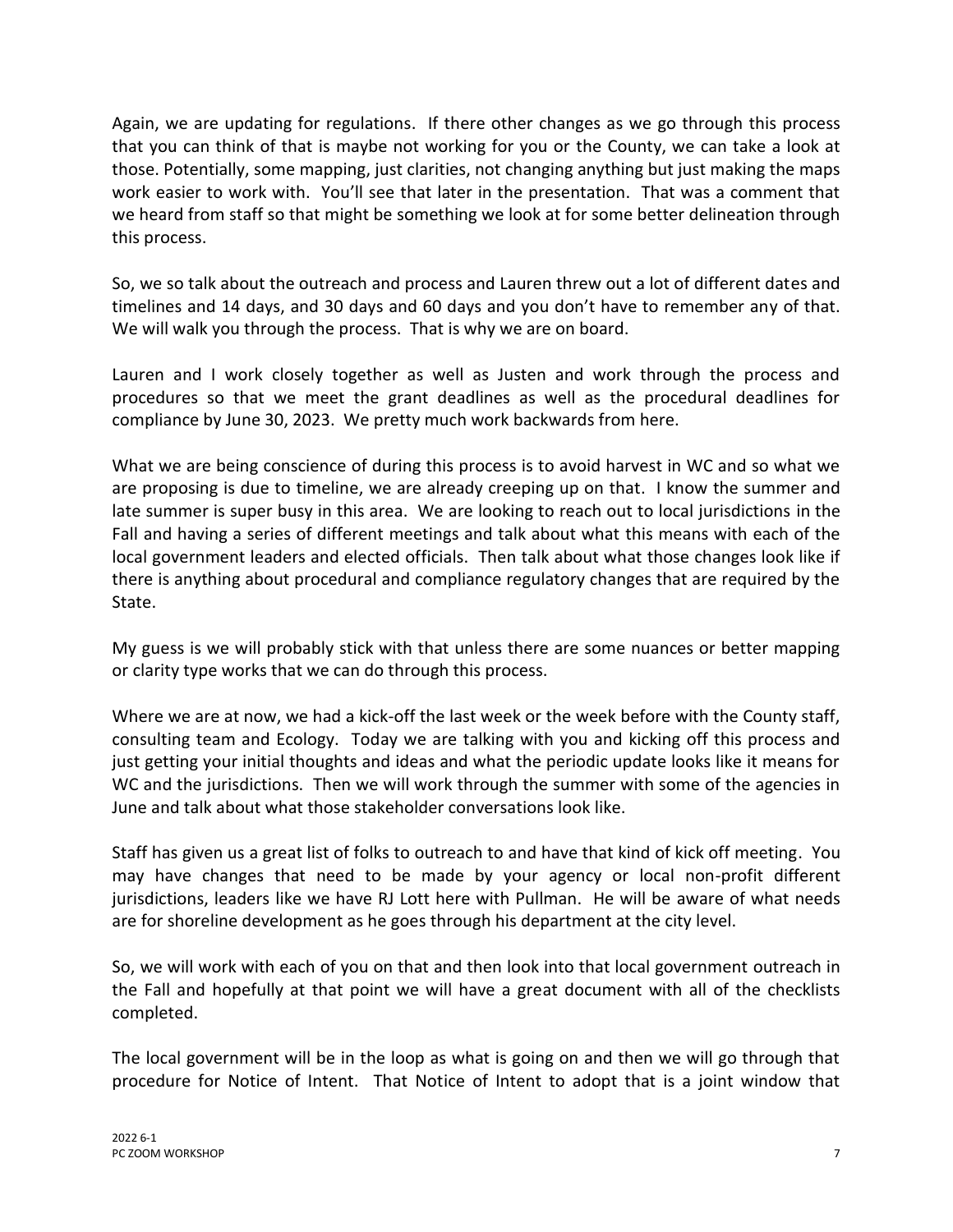Lauren has been talking about with Ecology and the local government and county so we will send that out for notice.

We will take care of all that. It will be in the newspaper. We will work with the local governments to get those all out and your designated newspapers and posting on boards and on the websites and all of that, so people will know where to access these meetings. We also have to go through a 60-day notice with the DOE and through the Growth Management Act that has to go Ecology as well as Commerce.

Then ultimately that leads into the Joint public hearing with Ecology. So, we will be busy with those meetings at that time and get stakeholder input whether it is written or public testimony that is incorporated into your Findings, and potentially incorporated into the recommendations depending on what each elected body chooses to do. Then that will go through the BOCC and ultimately adopted by Ecology with that great letter and then we are done. There are a lot of little steps in between that but those are kind of the main ones.

I will pause here if anyone has any questions on the time line for procedure. Okay, moving right along. I figured we could go through the eye level overview of each different jurisdiction starting with WC.

So, you can see on this map that there are 29 different cut sheets that show areas in more detail on this shoreline map that has been adopted as part of the previous SMP update. Each of these different sheets are detailed on the shoreline designation and as you can see there are a few different shorelines in the County. Some of which are focused on local jurisdictions which we will get into a few more slides.

We can start with WC and you can give me your thoughts and feedback and we can work through each of the communities for folks that are here and might have some initial thoughts. This isn't your last time to talk about this. We will have a few more bites on this apple so if there aren't any in-depth thoughts to kick it off, that's okay. If you just say streamline with what is required with the state map, that's okay, too. I'll do a quick pause before I move onto our next couple communities. Are there any questions?

Hearing none, I will assume it is working for WC and we can work with Staff again for some of those minor changes. This map shows that zoomed cut sheet on Albion and Pullman and we have some representatives from them today. Any input if you have any? Each of these local jurisdictions have their plans which we will dive into as part of the, Lauren and I have been talking as to the best way for us to work forward is to start with the county-wide and then have that trickle down to each of the local jurisdictions.

What we will do between this meeting and the next is go through the check-list on the countywide, and see what is applicable and what has changed and then trickle that down and model that with each of the local jurisdictions in line with what the County has.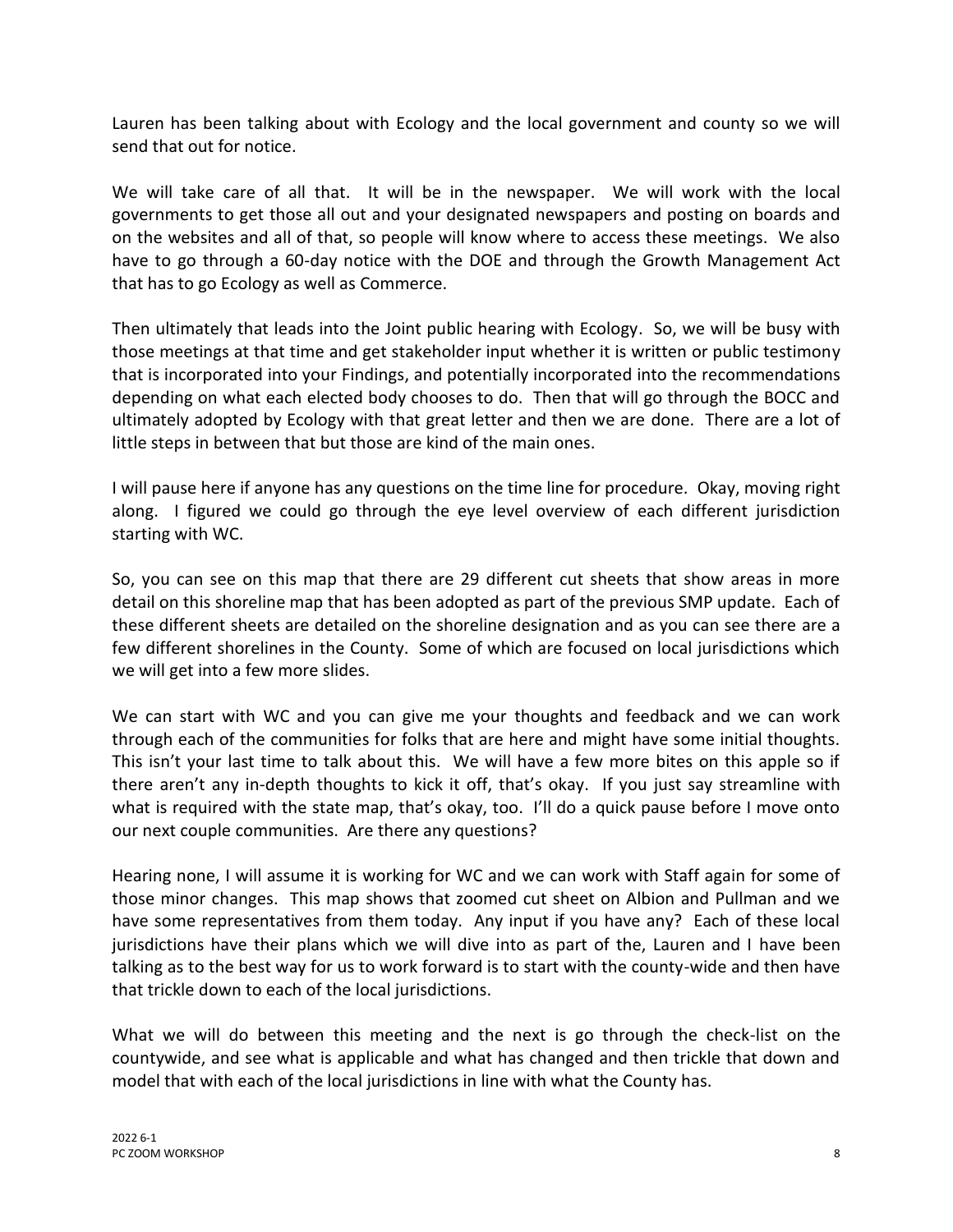Okay, Colfax. I know we have the Palouse River through Colfax and it is designed a little differently with the concrete culvert through town. I'm not sure if there are any concerns or comments with that. You can see each of these areas have different designations and so high intensity, shoreline parks, shoreline residential and urban conservancy. Those all mean there are different designations and setbacks and protections based on use and categories of natural conditions with the shorelines of the State.

Okay, the next map is Palouse with the Palouse River.

Mark Storey – I don't mean to presume that everyone knows what this is but maybe, does everyone on the call, does everyone really understand what the shoreline ordinance is and does? It is a little bit self-explanatory but it may or may not be self-evident. So, when they look at these maps it may or may not have a comment because they are not sure what that means to them or their property.

Rachel Granrath – That's a good point, Mark. Each of these plans have goals and policies that we will get into but the maps really just say there are different levels of designations. So, if you have property that is along the shoreline, you will not be restricted but you have to follow different regulations based on the shoreline protection of the State.

Those that are based on setbacks, ordinary highwater mark which is designated on each of these properties, and then we look at existing conditions and natural vegetation. It is designated on each of these properties and then we look at existing conditions and natural vegetation and it depends on the level of intensity of development. Most of the time these areas have historically been developed or they are maintained as natural because they are an ag community.

Mark Storey – I think there are a lot of members on the Planning Commission that may not have been here back when we were doing it before and they may not know precisely what that means. That's all I was trying to get at. Also, the shorelines are very specific creeks and rivers. Not all of them, just a few of them.

David Tysz – I'm in Tekoa and I own land on both sides of the Hangman Creek that comes through as with other people. We were talking about planting trees. Are we going to be restricted then?

Rachel Granrath – It depends. Maybe that is more of a question for Lauren. But there are ways to have planting and the shoreline that meets the natural and erosion control side of things. I don't see that as an issue. It is just something you have to work through and reference in the SMP as adopted.

David Tysz – Our problem here in Tekoa is we are competing with beavers. We plant them and they cut them down just as fast. We are trying to find a tree that will work along the bank for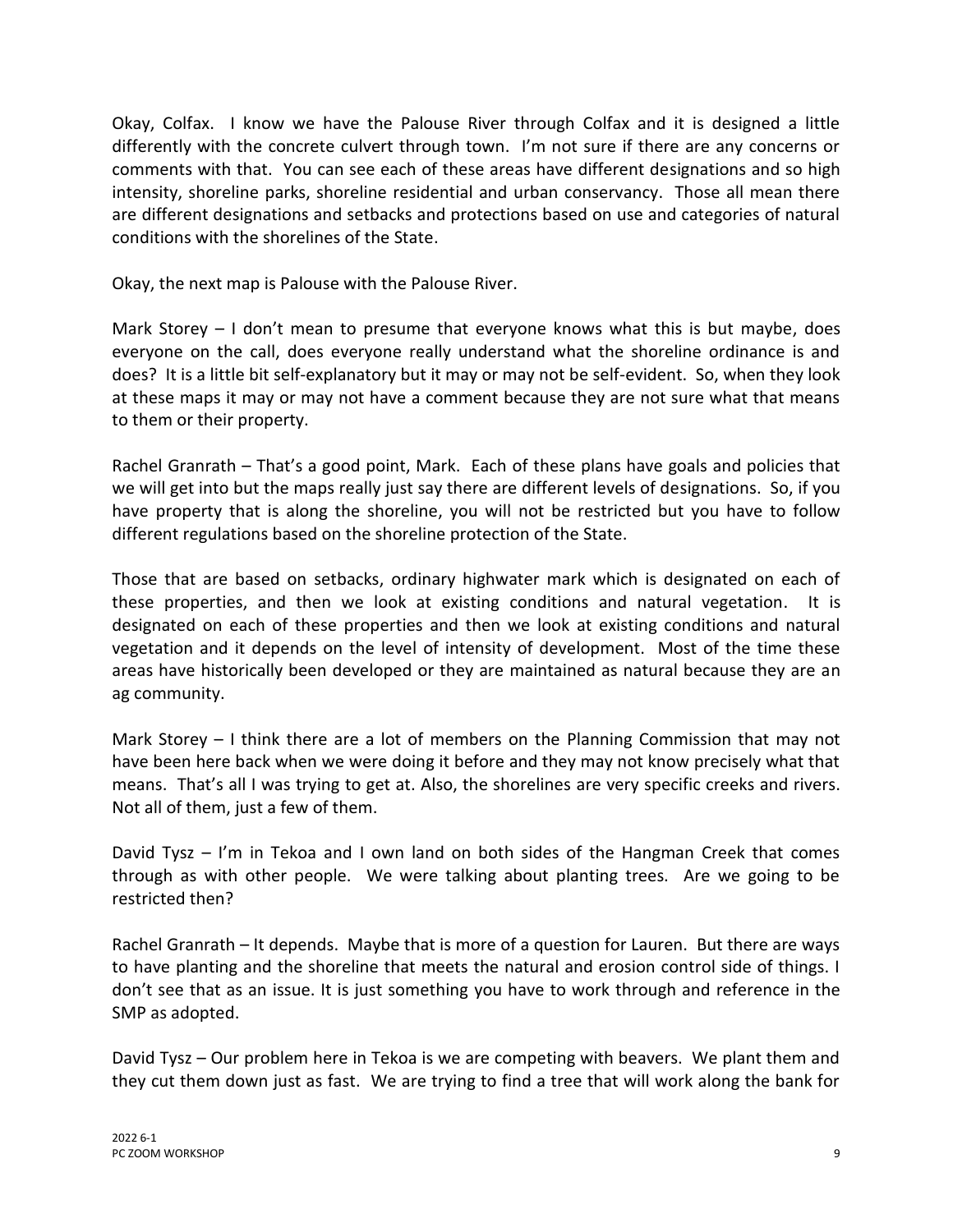erosion and everything else. So, I guess we need to be talking about that later on when you come to Tekoa.

Rachel Granrath – Lauren, do you have something you would like to add here?

Lauren Bromley – It does depend on the size. If you are going to be putting in boxed trees and you are using heavy machinery, then there will be a need for a SEPA and a review. But if they are saplings, we've done it before where there was no need for any of that. It does depend on the size. I don't know if you have ever talked to the person, he did a presentation, works for Ecology and we have thousands of employees but he specializes in beavers. I almost want to go hunt him down and pair him up with you because his love and passion is understanding beaver habitat and what works best. So, he might have some good ideas for you in regards to plantings.

David Tysz – I hope so because he went way under my yard and took a pine tree that I have been taking care of for eight years.

Lauren Bromley – Oh, no. I will make a note of that and see if I can track some information for you.

David Tysz – Okay, thanks.

Mark Storey – I didn't mean to hijack your presentation but when I hear zero questions, I just wonder if people are just nodding and have no idea what we are talking about or they just don't have anything to say.

Rachel Granrath – No, that is fantastic, Mark. It is super hard on Zoom sometimes, so thank you.

Alan Thomson – In each one of these SMP plans there is a matrix, a table. In there it tells you each one of those jurisdictions what you can and cannot do within these particular types of shorelines. Rural conservancy, shoreline parks, etc., so there is a list of things you can do and sometimes you have to go through either conditional use permits, or a substantial development permit.

So, there is a review and there would be a SEPA involved with that. Then there are things that are just out right allowed without having to go through a SEPA. So, that table is something that the consultant will be working with you on in each of these jurisdictions. David, you can plant plantings in a shoreline. We have done many of them throughout the County. Sometimes like Lauren was saying, the size of the trees might be a little bit that triggers a potential permit process like a floodplain development permit which would involve a SEPA. It doesn't mean you can't do it, though.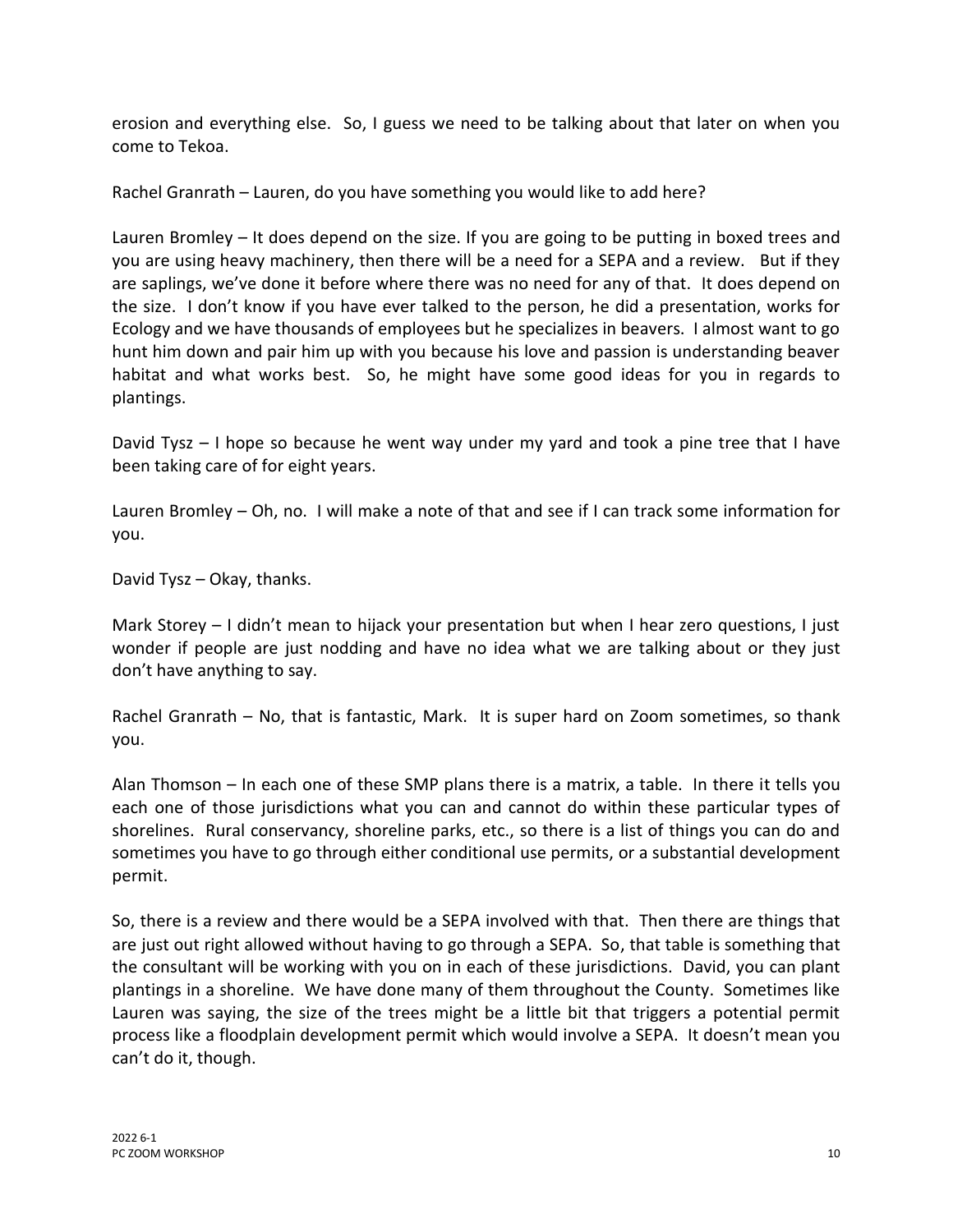Lauren Bromley – It doesn't mean you can't do it. In fact, we welcome that kind of stuff, especially when comes to your bank stabilization and erosion. It just triggers an additional process so that we can watch it and do it the right way and make sure it is successful and doesn't cause damage in the interim of trying to make it better. That's what the substantial development permits are for and the SEPA process review is for, but we love to see restoration in shoreline areas.

Rachel Granrath – Any other thoughts? We are now on the Rosalia map. Are there any folks from Rosalia tonight? So, we will take a look at Tekoa and connect with the beaver specialist and then dive into any concerns you might have and how we can have the Shoreline Master Program work better for you.

David Tysz – The question I have here is as we get into the Tekoa one, I know the mud comes right down our creek, probably Hangman's. It is a terrible muddy creek. What are they doing about the reservation in Idaho? Are they doing the same thing as you are doing to clean it up?

Rachel Granrath – That is a great question, but I don't know. Maybe Alan knows.

Alan Thomson – No, but when you start talking about Idaho, it is an entirely different ballgame. They don't have the same regulations as Washington. Even if they do have regulations.

Rachel Granrath – Lauren, from Ecology's perspective, is there any class collaboration between borders of adjacent states?

Lauren Bromley – I wish. As far as Idaho, you couldn't get more opposite in regards to how they handle shorelines and what their rules and regulations are. It is unfortunate that the invisible line stops us from being able to care for the waterways.

On some of the tribal lands, sometimes because the tribal lands cross over, they do as a whole look at that kind of stuff. But as far as the State land is concerned, anything that runs through State land is a different ball game. But we are going to be inviting the tribes. So, anything that crosses over into tribal land, even if it is in Idaho, those tribes will be getting a heads up. "Hey, this is going on and the waters are connecting. Because half of that tribal land is still in this area.

Rachel Granrath - That's a good point. Okay, I know we will get into the nitty gritty on this as we go through the process. I just wanted to talk about an overview of what some of the periodic updates are that we will be looking at. There is this checklist that we have, advice on language and example text and all sorts of things that we get out of this process. But what I wanted to go over with you is what actually has changed.

So, typically we update cost thresholds. The level of what we consider substantial development permits and exemptions, changes as inflation happens. That number typically rises. There is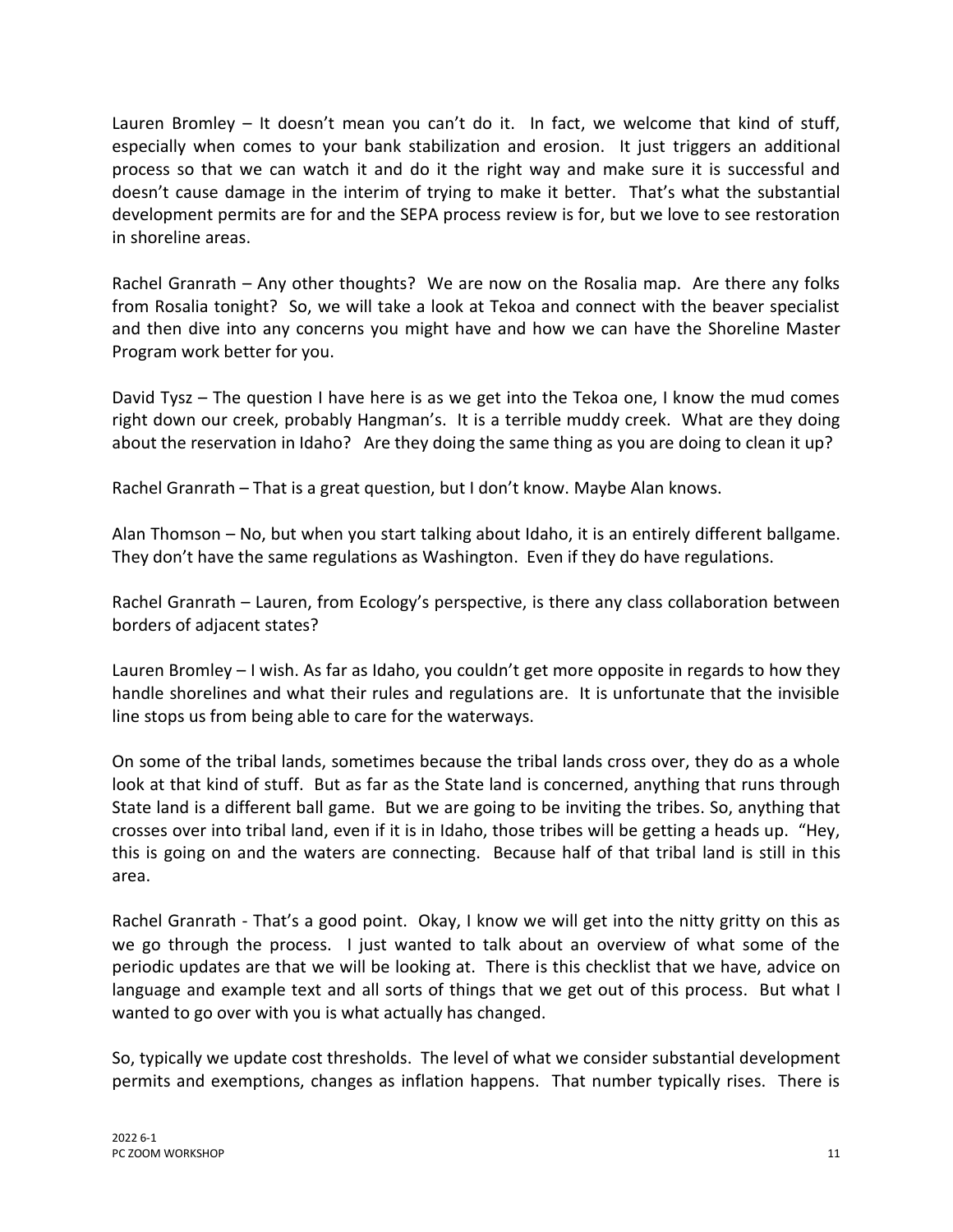that streamlined process that Ecology has adopted since their last update, so that is both procedural and in your SMP there is some changes that can be adopted as part of this.

There are provisions on non-conforming and conforming provisions. So, things that have existed in the shorelines or wouldn't be permitted today and replacing those and what that looks like from the process and procedure standpoints. Those are things that we will address as part of this process.

Exemptions have been expanded so things that are exempt from a substantial development permit such as, projects that work with ADA, enhancement projects on federal lands, or just enhancement projects in general. So, I have to look into the regulations, but potentially that erosion control is just exempt because those are things that Ecology and the State really want to facilitate as improvement projects in the shorelines.

There are various clarifications to definitions and procedures. It is things like linking them to your critical areas ordinance, like geological hazardous areas or definitions of wetlands. Things along those lines. Then we will take look at wetland delineation and critical areas guidance. We have already had some initial conversations with county staff and talked about referencing your critical areas by reference and not having the text in the code in your SMP.

So, instead of having that full text in the plan, it is now on your county code site or your local jurisdiction code, if appropriate for each of those local jurisdictions, and then referencing those as guidance. So that each time those are updated it is the most up-to-date version. Then this doesn't apply to you, but floating home regulations have changed.

So, that is a bit of an overview. Any questions? That is the end of my presentation. This was meant to be a kick-off, talk to you about the timelines, get some initial thoughts, bring Lauren in today and talk about what Ecology has changed since our last update and walk you through the timeline.

So, it is not the last time you will hear from us. We really want to be working with you and talking to the local jurisdictions and getting input on a time where we can get quality input from your community and local leaders. So, that is where we are at and I'll be working with Lauren to get copies.

Hopefully they have word documents of the local jurisdictions of the SMP and then Justen and I will get started in updating those and bringing you those changes and streamlining so you are in line with the State, and fully able to get all of the grants that you need to do what you need for your local governments. I am happy to answer any questions you have for me or Lauren or Justen.

Tom Handy – I'm sorry, I joined late here. I am traveling and had to find a place to pull over. So, the first half hour I missed, is the recording going to be available?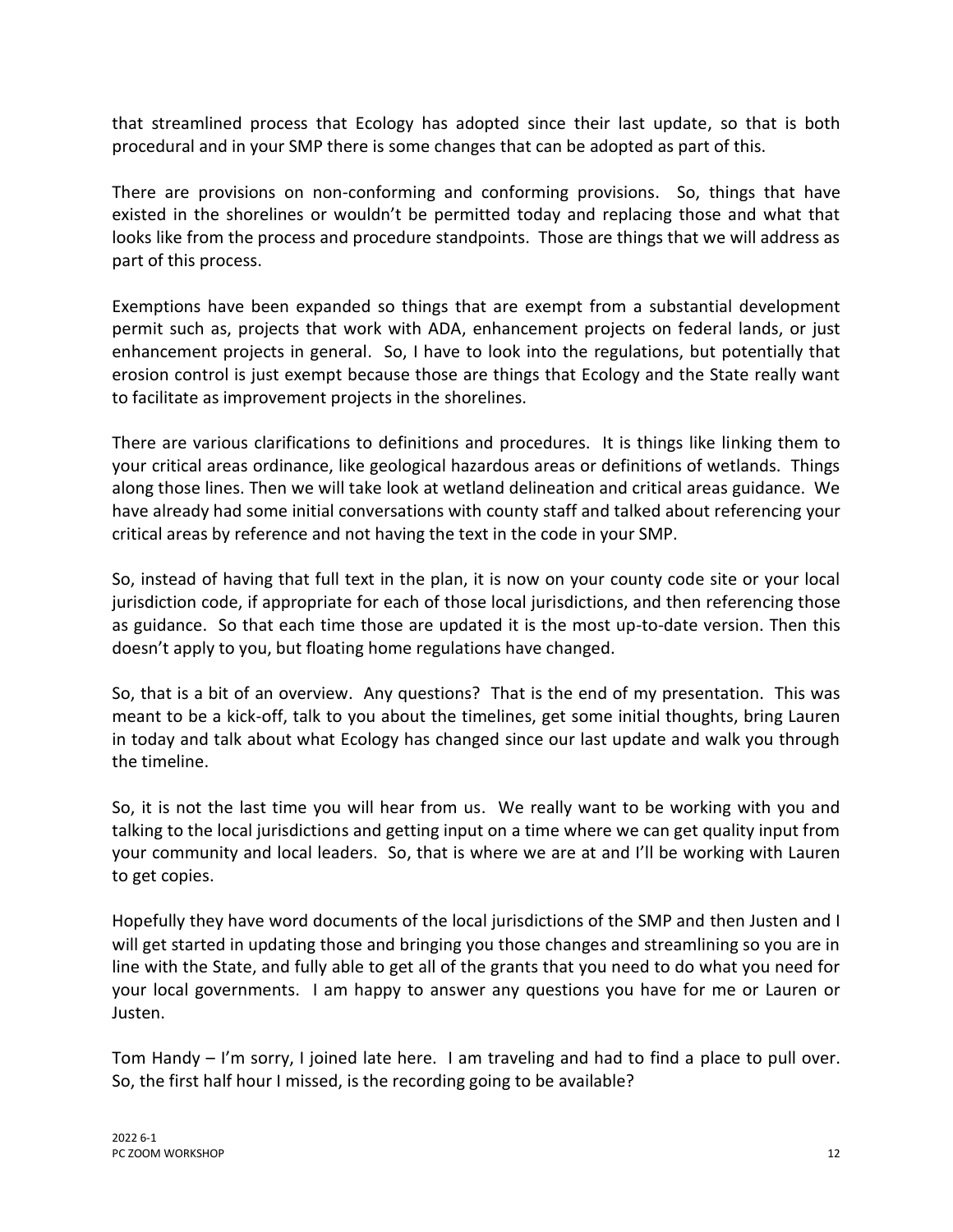### **(Clerk's note: 7:57 p.m. - Tom Handy joined the meeting.)**

Alan Thomson – The answer is yes. We can get you that.

Mark Storey – I haven't been at the last couple Planning Commission meetings. Just so people realize, all of the consultant services on this are being paid for by DOE through a grant. The grant also extends to the communities, the cities that are involved in this as well, so I believe it will be 100% funded through Ecology. It is not WC money paying for the effort other than the fact that Staff time does take time to deal with things. I didn't know if you had mentioned that Alan, but I think it is an important little factoid, if you will.

Alan Thomson – No, I didn't mention that previously and staff time is accounted for as well in the Ecology budget. Thank you DOE, thank you Washington State.

Brian Davies – Thank you for clarifying that.

Mark Storey – All these consultants show up, and I spent 18 years being a consultant and I know how expensive we can be. They just see the dollars go rolling along. Even though it still costs a lot of money, it is nice that Ecology and the State passes the laws and they make us conform to the laws, which is fine, but they are also paying for the updates that are required of us to do this effort as well. I just think that is a good thing.

David Tysz – Mark and Alan, my kids farm and they are in Spokane County. Are the farmers being invited to be at these meetings also that you have in the communities?

Alan Thomson – We have a list of people that we send emails to and some of them are farmers. Agriculture is not impacted by this David. Ag continues to do what ag does. We've got the Voluntary Stewardship Program which deals with ag uses and critical areas. You can farm up to the banks of any of these shorelines.

Mark Storey – That is one of the reasons the VSP program is I think, very important because it allows the ag community to voluntarily do things to improve the environment. We get as an overall community, we get some credit for those things they voluntarily do. Then the benefit to them is that the State theoretically in time won't subject ag to those same regulations that we develop for other users. So, hopefully, we can keep that going into the future. I think that is an important thing to think about.

Rachel Granrath – I'll just add before we part ways, is that each of the local jurisdictions will probably hear some of the same conversations that we had here tonight. So, it will be a bit redundant. But the reason we are going to do that, and Lauren will be part of those throughout the process, is to re-educate and bring folks up to speed to what we are talking about.

So this body, the Planning Commission, is charged with the overall task. So, you guys are the points and so each of your communities when we go to Tekoa and talk about beavers will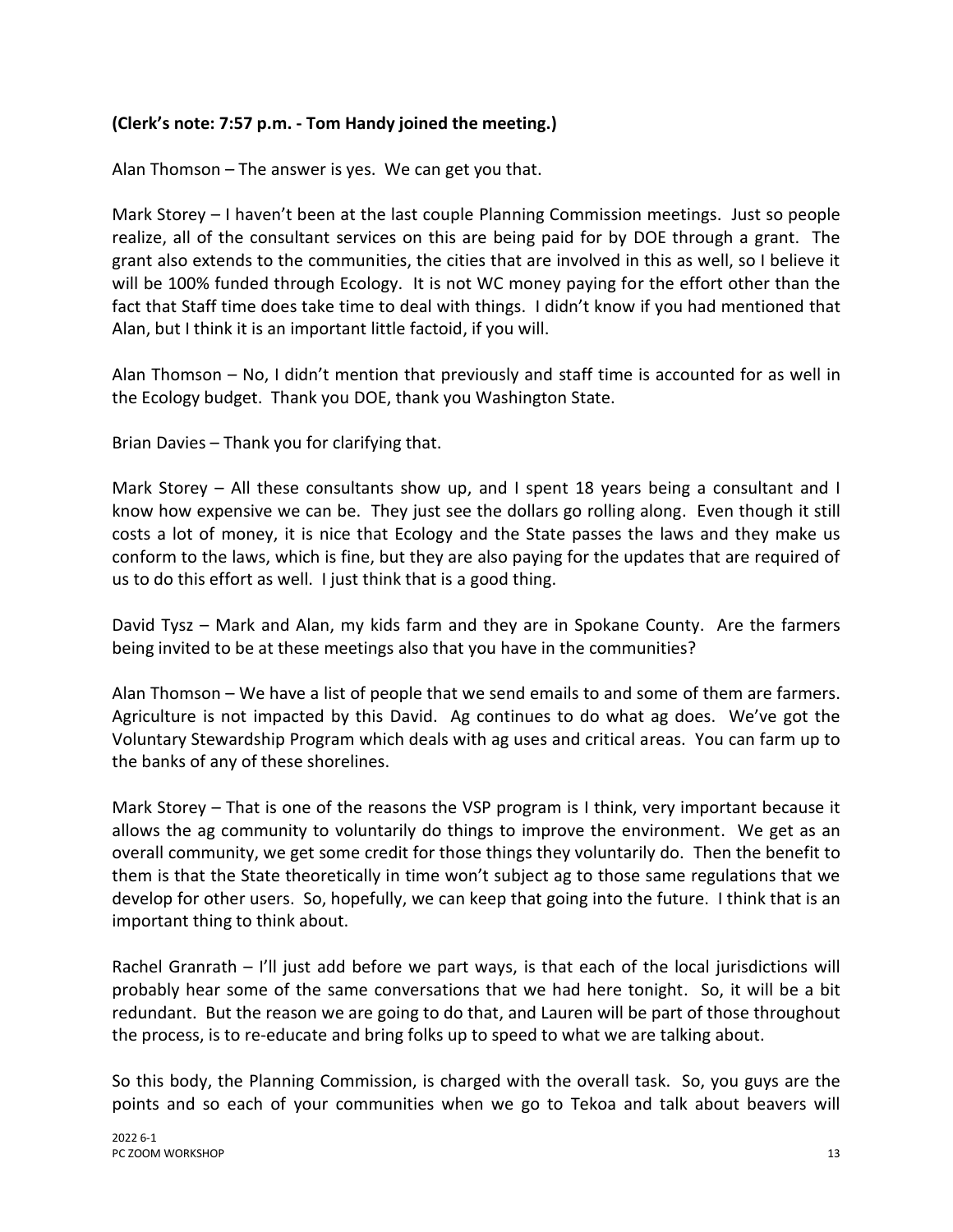probably get a similar presentation bringing them up to speed on what we are doing here and why and it will be focused on Tekoa.

David Tysz – When you come to Tekoa, bring your beaver guy because those families are causing problems.

Rachel Granrath – Okay. Lauren, I hope you made a note to find the beaver man.

Lauren Bromley – I did. We will get you a contact.

Alan Thomson – That is a good clarification Rachel, that each one of the individual towns you are going to be dealing with them individually, not with the WC Planning Commission. So, you will have those sessions where you are dealing with just Tekoa, Palouse, Pullman, etc. Because your shoreline plans will be slightly different than the County plan.

Mark Storey - That begs a clarification. Each of the communities right now has their own regulation, their own shoreline plan. There isn't just one plan for the County and the towns and cities. There was some conversation about attempting to combine them but I'm not sure that will get off the ground.

Alan Thomson – There is a certain amount of data that is consistent for everybody. That part we are going to combine. But then your table within the towns will be slightly different than the table out in the County. That's different.

Mark Storey – This meeting is really just the kick-off so everyone gets on the same page as we start. The County does not intend to write a shorelines' plan for each of the towns. The towns get to be the guide for how that comes out within the boundaries of the law.

Alan Thomson – That's what the consultant does.

Mark Storey – Correct.

Rachel Granrath – Thank you all for having us here tonight. We are looking forward to meeting all of you in person and have a happy and healthy harvest.

Alan Thomson – Thank you, everyone. Thank you, Rachel, Lauren. So, Chad, that is basically all we have tonight. Unless you have more questions, first.

Chad Whetzel – I do have a question. This is more for our commissioners. If there are two of you, do you guys need to open a meeting then?

Art Swannack – No, we are just observing your meeting tonight. It is not a big deal.

Chad Whetzel – Okay, so you can keep your mouth quiet then.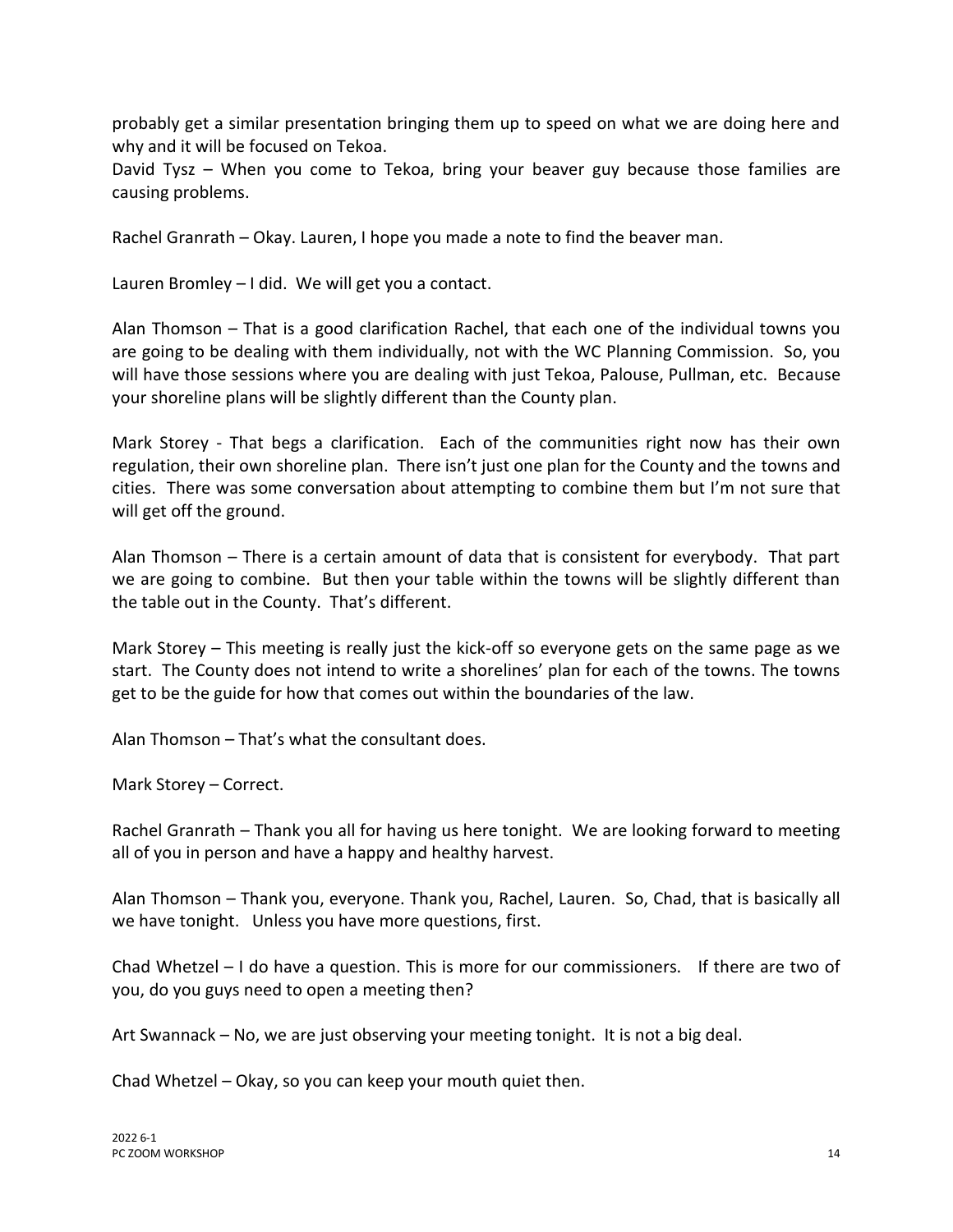Art Swannack – Yes. I've been going 6 hours. I'm good at being quiet.

Chad Whetzel – I just wasn't sure. That's all I got right now.

**MOTION** by Brian Davies and seconded by Fred Wexler to adjourn the meeting. Motion passed.

**Adjourned – 8:06 p.m.**

### **(Alan, you can just delete this if you don't want it in the minutes.)**

Alan Thomson – I don't know if there will be a meeting in July or if people are available. I don't know if there will be much to talk about. Probably not much of the shoreline but the BOCC are going to make a decision on June 21<sup>st</sup> so we might have something to discuss in the comp plan update.

Chad Whetzel – So, you are talking about July  $6<sup>th</sup>$ ?

Alan Thomson – That is starting to get into the busy time. So, Keith and farmers, what do you think? Are you going to be able to join us at that time?

Keith Paulson – We'll take a look when the time gets closer.

Alan Thomson – So tentatively, we will have another meeting on July  $6<sup>th</sup>$ , unless there is nothing to talk about. Typically, in August, we don't meet anyway.

Brian Davies – The consultants won't have stuff for us until after harvest.

Alan Thomson – You're looking at September before we can do something with the PC and the SMA. They will be in touch with us. We will have to look at some of the changes that they are making.

Keith Paulson – It would be nice to have a meeting on the comp plan when it gets more finalized.

Alan Thomson – Yes, hopefully, there is a decision out by June 21 and we can meet. It might just be a quick meeting with whatever the BOCC decide.

Mark Storey – They have a draft now. They made a few edits in a way that the PC wanted them to take a look at. I think they have basically a newer version of a draft. I think there are still some final touches on a map.

Alan Thomson – I didn't want to present anything like that right now.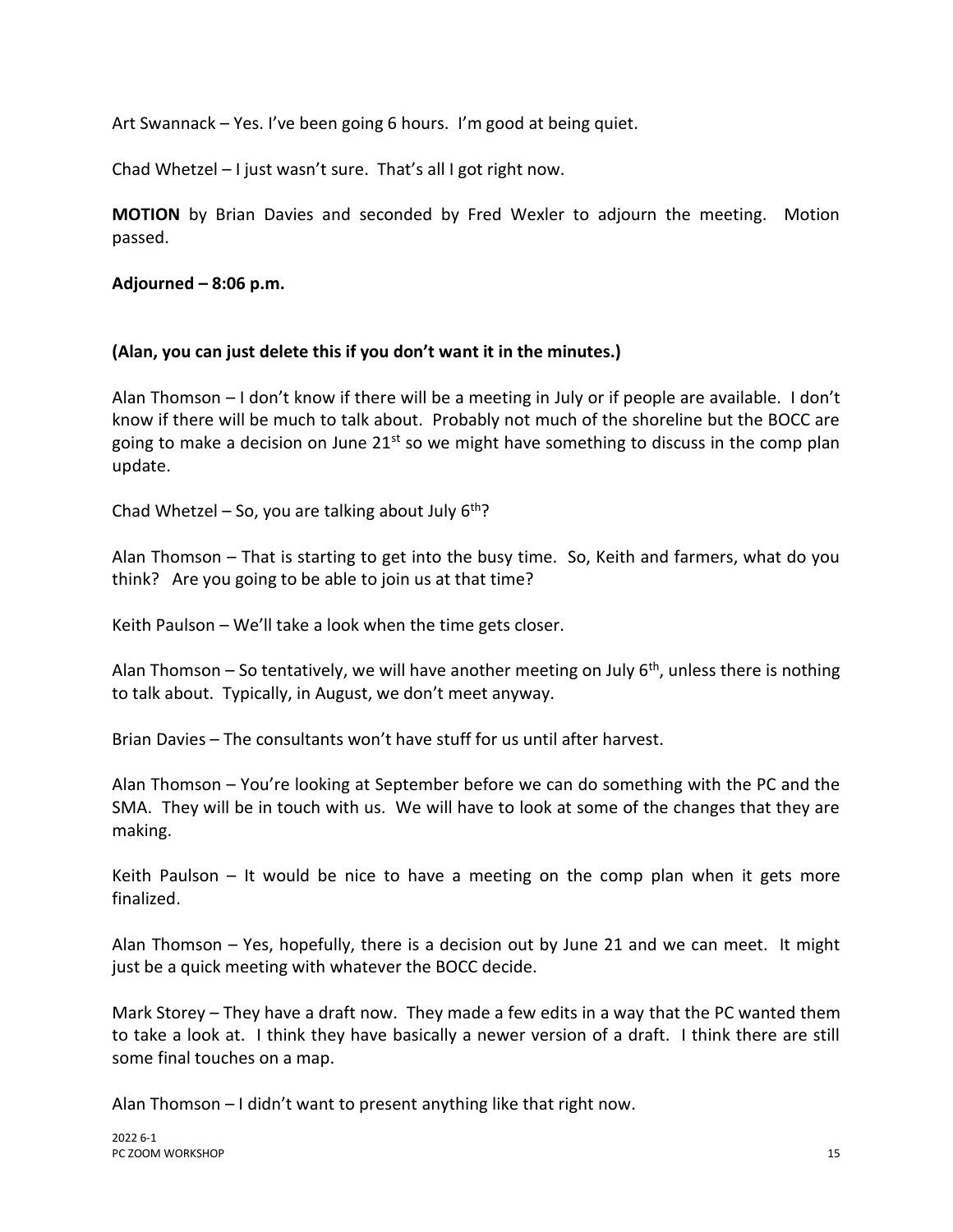Mark Storey – I think their language is they are going to talk about in draft form.

Alan Thomson – I know some of the things that they are thinking about changing. So, I will try to get ahead of the gun and make the track changes on the plan right now. That is what the BOCC will be presented with on June 21 so they can work on that one and change it the way they want it. So, I'm getting ahead of things and presenting that to them. The changes will need to be made to the Findings, as well. I'm working on that now but I'm not going to make that public at the moment.

Mark Storey – I think the changes are not major.

Alan Thomson – No, there aren't really any major changes other than the railbanking thing. That is a significant one they are going to change.

Mark Storey – Everyone knew they were going to touch it up.

Alan Thomson – Okay, so nothing until next month.

Brian Davies – So give us a report on the BOCC meeting.

Alan Thomson  $-1$  will. You can all join in on that one. It is 1:30 on June 21st.

Keith Paulson – Did you hear about the guy who was walking on the railroad at Pine City and fell through the trestle?

Alan Thomson – No, how badly was he hurt?

Keith Paulson – They air flighted him to Spokane and I didn't hear anything back but he fell about 15 feet. The trestle had been burned in the Malden fire and I came by there just as the helicopter was landing. That's the problem that we have with the railbanking and people that don't read signs, don't pay attention to the landowners nearby and so it is an on-going problem.

Mark Storey – I couldn't agree more. The County manages thousands of signs and rarely are they ever read.

Keith Paulson  $-$  It is but is it not going to stop.

Chad Whetzel – Just for a heads up, in July, I won't know until the last minute on whether I can be there or not. I just got my work schedule late. Hopefully, I'll be there, maybe over my phone while I am driving.

Alan Thomson – That's fine. Just keep me advised of it.